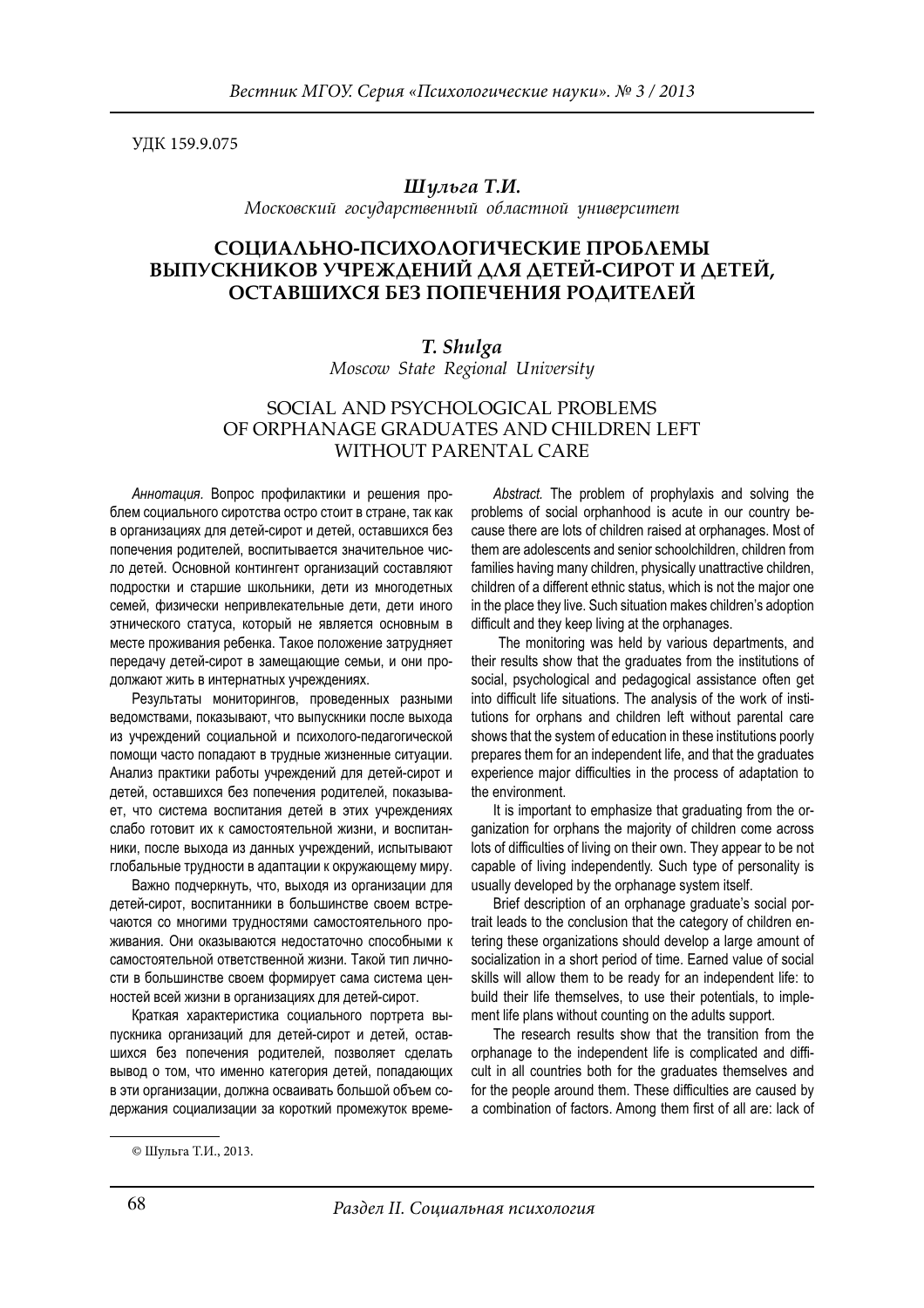ни. Освоенный объем социальных навыков позволит им быть готовыми к самостоятельной жизни: не рассчитывая на поддержку со стороны взрослых, необходимо самому научиться строить свою жизнь, использовать свои внутренние резервы, реализовывать жизненные планы.

Результаты исследований показывают, что переход воспитанников организаций для детей-сирот и детей, оставшихся без попечения родителей, в самостоятельную жизнь, во всех странах мира представляется очень сложным и трудным как для них, так и для окружающих их людей. Эти трудности обусловлены целым рядом факторов. Это, прежде всего, неготовность к самостоятельной жизни, неумение управлять своей свободной самостоятельной жизнью, отсутствие людей, под контролем которых они находились долгие годы, невозможность быстро адаптироваться к одиночеству, сложности устройства на работу, учебу, потеря взаимоотношений с родственниками и родными. Перечисление этих факторов можно было бы продолжить, но остается нерешенной главная проблема, как помочь выпускникам адаптироваться к самостоятельной жизни и социализироваться в новом обществе.

*Ключевые слова:* социализация, социально-психологическая готовность, социальные навыки, психологическая защищенность, адаптация, одиночество, трудные жизненные ситуации, реабилитация.

readiness for independent life, inability to control their free independent life, absence of people under whose supervision they had been, inability for quick adaptation to loneliness, difficulties with getting a job and education, loss of relations with relatives. The enumeration of these factors could be continued, but the main problem remains unsolved, i.e. how to help the graduates to adapt to an independent life and socialize in a new society.

*Key words:* socialization, social and psychological readiness, social skills, psychological security, adaptation, loneliness, difficult life situations, rehabilitation.

Currently, in institutions for orphans brought up a large number of children, the bulk of who are teenagers and older students, children from large families, physically unattractive children, children of different ethnic status, which is not the primary residence of the child in place.

Results of the researches which have been carried out by different departments show that graduates, after an exit from establishments of the public and psychology-pedagogical assistance often get to difficult life experiences. The analysis of practice of work of establishments for orphan children and children without parental support shows that the educational system of children in these establishments badly prepares them for independent life; pupils experience global difficulties in adaptation to world around after an exit from these establishments.

It is important that the material well-being, the methodical organization, educational efforts, filling facilities with various activities do not affect the fact that, coming from an institution for orphans, students mostly become antisocial personality: dependent, incapable of self-responsible life, emotionally deaf and cruel. The very system of values in institutions for orphans creates this personality type

Experience of experts in establishments social and the psychology - pedagogical support allows saying that into the forefront there are problems not material, but psychological. Children living in such establishments, unfortunately, will copy in the future life model what they see daily – the contacts based on subordination, a rigid vertical of dependence on seniors, domination of authoritative system. Keep in mind that conscientious people working in institutions of social, psychological and educational support and assistance, they love children, they are trying to replace their family, help to become productive citizens of the country. Unfortunately, the existing system of their own work only supports the implementation of the "hard plan" program, ignoring the initiative and creativity of teachers and children.

Inmates of institutions focused on absolute discipline, obedience and fulfillment of adults. Lack of praise for its own activities students develop a sense of guilt, the constant control assessment of child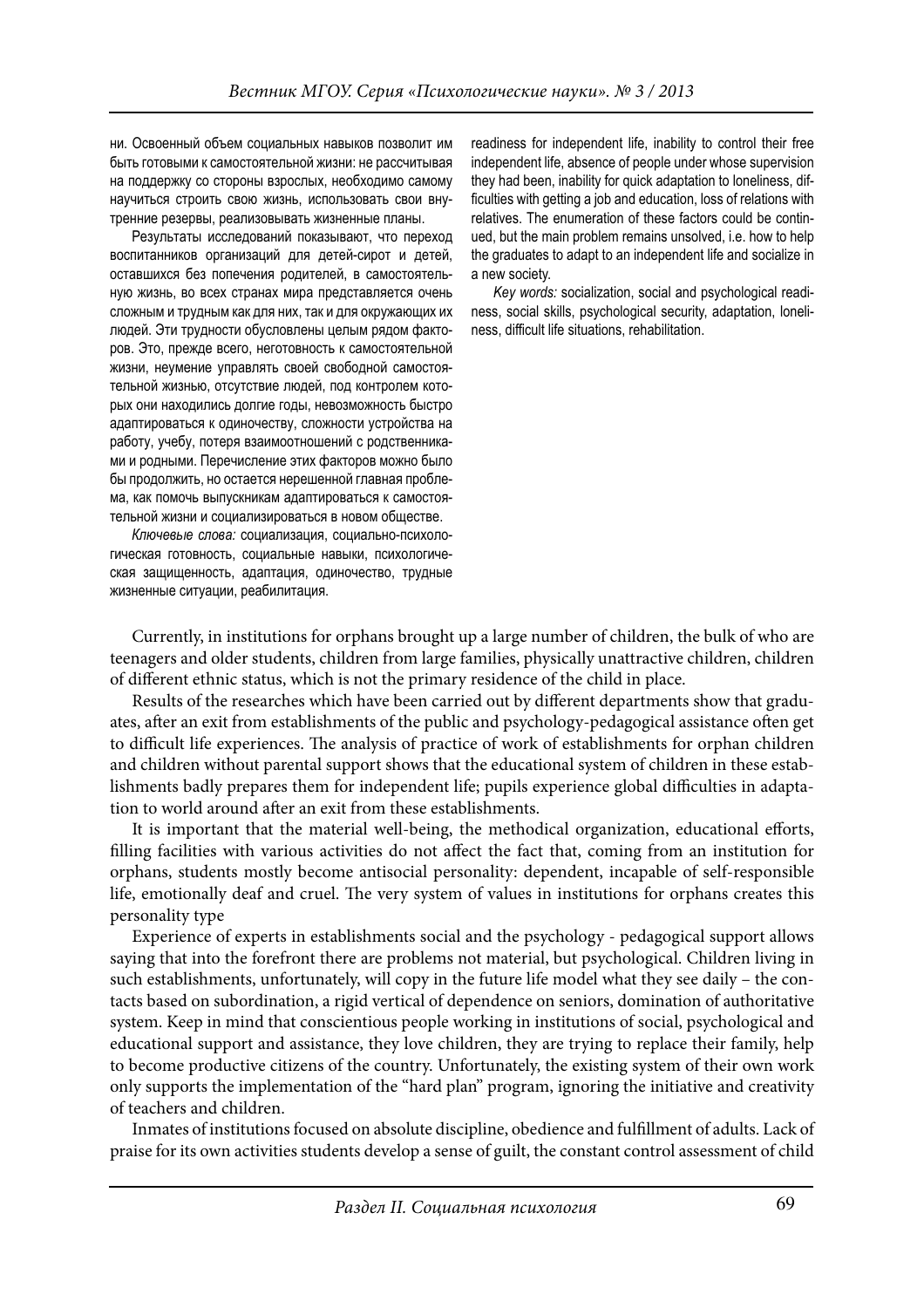behavior makes him do everything to require adults. All this creates the atmosphere of cold, a formalism, causes feeling of alarm, fear, aggression manifestation. Activity of children doesn't find a response as there are no conditions of its maintenance. Liberty of choice and possibility of independent decision-making is excluded. The identity of the child is deformed that leads to the complicated behavior. Thus, the child receives a personal experience from which excluded his feelings. Child can always make a choice: either to be passive, subordinate or strong, powerful, cruel. Such institutions do not offer their pupils an alternative - to be open, active, and indifferent to others.

Deterioration of diagnoses is a consequence of orientation of system of work with children in such establishments on discipline and submission. Trouble in behavior of children accrues, as the exit is constantly condemned for a framework of the possible that causes reaction of a protest and the conflict. Such condition strengthens feeling of inferiority and strengthening of all its diseases at the child. In practice often for specification of the diagnosis of the child place in psychiatric hospital that leads to deterioration of its condition, disbelief in itself and, as a result, transfer to a special institution.

In researches of socialization it is shown that variability of society can turn the created socialization of the person into the unsuccessful. Possibility of the personality to achieve success depends on her ability to adapt for new conditions. Socialization will be successful if the person learns to be guided in unforeseen social situations. Such characteristics of the personality providing successful socialization are allocated: ability to change of the valuable orientations; ability to find balance between the values and external requirements; orientation not on concrete requirements, and of understanding of universal moral standards.

Thus, process and result of socialization are a consequence of an internal contradiction between extent of identification of the person with society and its isolations in society.

The personality adapted in society and not capable to resist to it, can be considered as the

socialization victim. The personality which isn't adapted in society, can become the socialization victim – the person with deviating behavior. Pupils of establishments social and the psychology - pedagogical support of the childhood are the most obvious victims of adverse conditions of socialization, as among them the greatest number of orphan children and children without parental support. Feature of socialization of pupils of establishments social and the psychology - pedagogical support of the childhood is replacement of the main institute of socialization – families – establishment that leads to deformation of process of socialization of children and teenagers.

The analysis of the psychology - pedagogical literature allows to allocate the factors complicating socialization of pupils of such establishments. We on the basis of works I.A. Bobyleva, N. P. Ivanova, O. V. Zavodilkina, V.S. Mukhina, A.M. Prikhozhan, G.V. Semya, N.N. Tolstykh and others allocated the numerous factors complicating socialization. They define features of socialization of pupils of establishments social and the psychology - pedagogical support which most brightly characterize graduates of residential establishments. For graduates of these establishments, according to researches of psychologists, teachers and social workers, existence of the following lines is characteristic:

– dependence, misunderstanding of a material aspect of life, property questions;

difficulties in communication, lack of selectivity of communication;

– the infantilism, the slowed-down selfdetermination, rejection itself as persons, inability to a conscious choice of the destiny;

– congestion negative experience, negative values and examples of behavior;

– uncertainty in, the future, aggression in relation to the outside world, especially in cases if the state doesn't carry out the obligations.

A concise description of the social portrait of the graduate institutions for orphans and children left without parental care, suggests that it is the category of children entering institutions of social, psychological and educational support child must learn a large amount of content so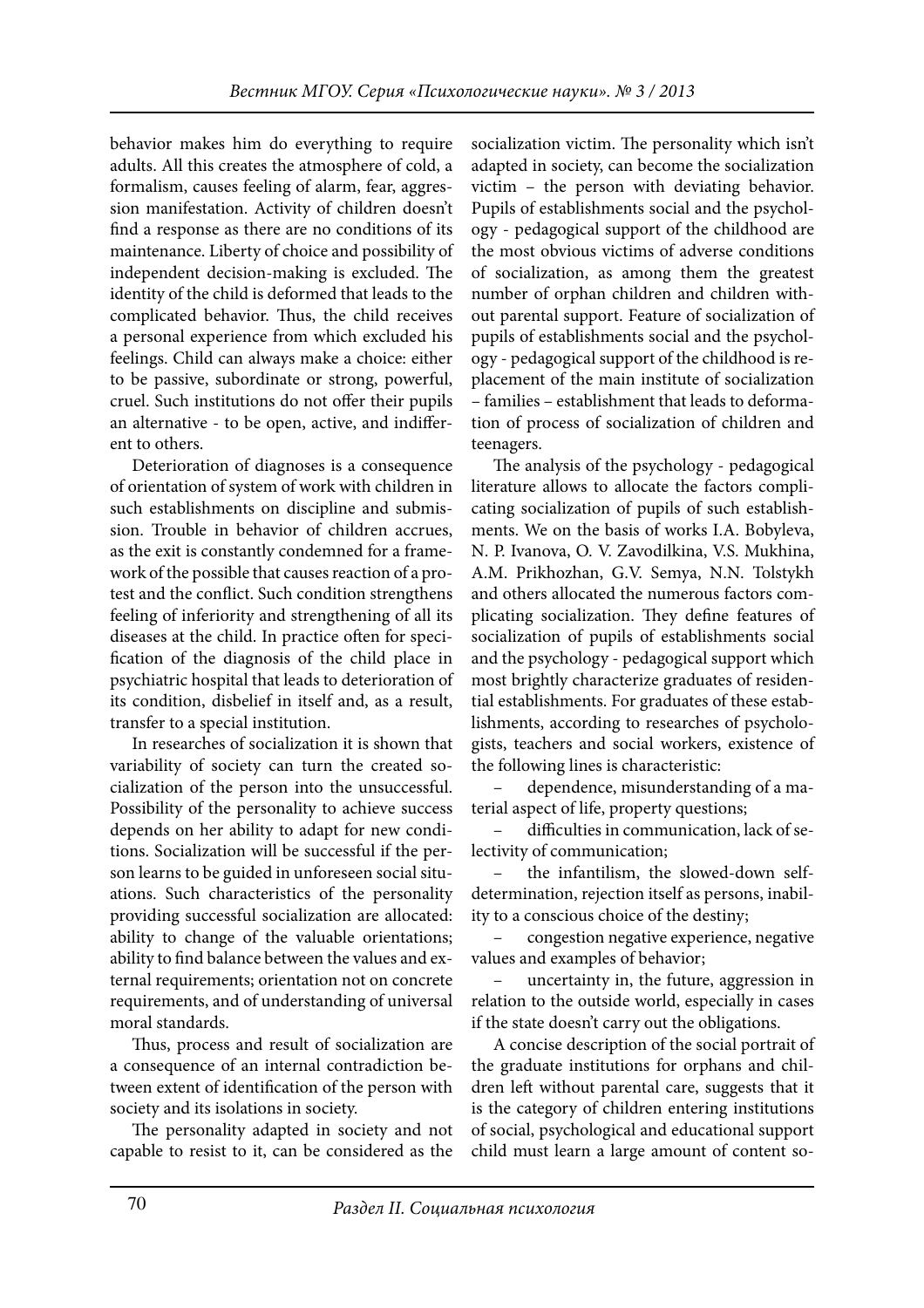cialization. Earned value social skills will allow them to be ready for an independent life: Does not count on the support of parents, most learn to build your life, to use their internal resources to implement life plans.

Results of researches show that transition of pupils of establishments for orphan children and children without parental support in independent life, worldwide is represented very difficult both for them, and for people surrounding them. These difficulties are caused by a number of factors. It, first of all, unavailability to independent life, inability to operate the free independent life, absence of people under which control they were for many years, impossibility quickly to adapt for loneliness, complexity of employment, study, loss of relationship with relatives and native. Transfer of these factors could be continued, but there is unresolved the main problem how to help graduates to adapt for independent life and to be socialized in new society.

Problems of graduates at the introduction in independent life arise, first of all, because they get under competences of different departments: educational bodies, social protection, police etc., this interdepartmental dissociation doesn't allow to build the solution of their problems in the uniform direction.

It is necessary to note that at the beginning of independent life orphan children and children without parental support, in comparison with children from families, are initially deprived of the help and support from close relatives and parents that is the most important in life that the family gives to the person.

Researches of psychologists, teachers show that orphan children and children without parental support are stronger, than children from a family dream to have the house, the good family, loving parents. They represent the future house not similar on public institution in which they grew, by the former paternal home, but as some imaginations house. Thus graduates on the one hand, look forward when they leaves for walls of orphanage or boarding school, a shelter, the center, and on the other hand very much are afraid of it, aren't confident in the possibilities to live independently. Being on the state providing, orphan children and children without parental support, reflected on the one whom and as solved their problems, they practically didn't put effort for the solution of many problems. It is important to consider specific problems of graduates. They in many respects depend on what independent life of the graduate begins. Let's consider some groups of graduates of establishments for orphan children and children without parental support and possible ways of the beginning of their life.

1. Orphan children whom parents refused in maternity hospital and consequently most close and native for them are the staff of orphanage. They receive own housing quickly, but are at a loss in the solution of many problems as they do not have someone to whom they can address for the help. There should be a special work on postresidential adaptation with this group of graduates.

2. Children without parental support at whom the habitation is fixed at parents or at relatives. They come back to the fixed habitation where more often nobody waits for them. Therefore problems of this group of graduates have the specifics; process of their post-residential adaptation is especial.

3. Children without parental support who have no fixed habitation or they wait for it, therefore they start to live in a hostel. A postresidential adaptation occurs at them especially and demands the help from specialists of different departments.

4. Orphan children and children without parental support who come back from imprisonment places. Such graduates demand special attention and the help from experts.

Graduates who on age treat the advanced school age or early youth and bringing up out of a family, get to a field of attention of experts therefore it is necessary to know features of development of their personality at this age.

Children of the advanced school age belonging to group of risk, are characterized by special process of socialization. They live, as a rule, the most part of the life in establishments (orphanages, boarding schools, shelters, under guardianship) or in a dysfunctional family. For the major-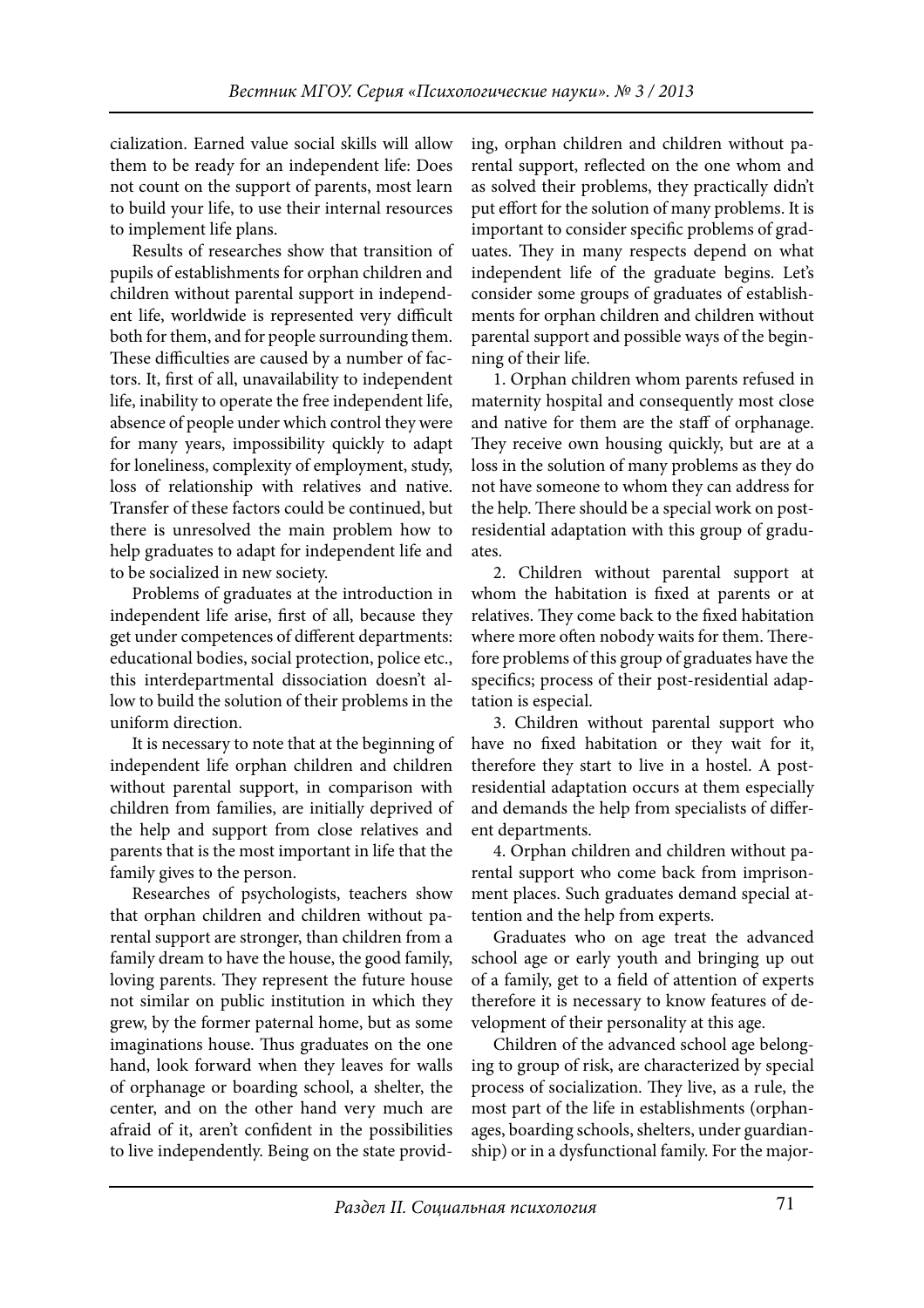ity of graduates of establishments of social and pedagogical support specific features of their personality and life which can be described are characteristic:

1. inability to communicate with people out of establishment, difficulty of establishment of contacts with adults and coevals, estrangement and mistrust to people, dispassionateness from them;

2. violations in development of the feelings, not allowing to understand others to accept them, a support only on the desires and feelings;

3. low level of the social intelligence, preventing to understand public norms, rules, need to correspond to them, stay similar to and a habitual circle of contacts;

4. poorly developed sense of responsibility for the acts, indifference for destiny of those who connected with them the life, brightly being shown feelings of jealousy to them;

5. consumer psychology of the relation to relatives, the state, society and unwillingness to answer most for the acts;

6. uncertainty in, low self-image, absence of constant friends and support from their party;

7. not the formation of the strong-willed sphere, lack of the commitment directed on future life, more often commitment is shown in achievement of the next purposes: to receive desirable, attractive etc.;

8. not the formation of vital plans, need for vital values which include satisfaction of basic needs (food, clothes, the dwelling, entertainments);

9. low social activity, manifestation of desire to be the imperceptible person, not to involve in itself attention;

10. susceptibility to addictive behaviors - selfdestructive-abuse by one or more of the substance with no signs of dependence. It can serve as a kind of regressive form of psychological protection (smoking, alcohol, soft drugs, toxic and medicinal substances, etc.).

Children of the advanced school age are on the threshold of independent life to which they don't consider themselves ready. On the one hand they want to live independently, separately, to be independent of anybody, on the other hand

- are afraid of this independence as understand that without support of parents, relatives not to survive, and they can't count on it. This duality of feelings and desires leads to a dissatisfaction of the senior with the life and yourself. Many of them get at this time professional education. Orphan children and children without parental support in 95 % of cases choose a technical training college or technical school. Studying in these educational institutions, they again get to society approximately the same coevals. All of them are on the state providing; live in one hostel, in the uniform cultural and leisure environment. Problems of loneliness, uselessness, vulnerability remain at the same level. Situation those children who live in establishments for orphan children and children without parental support is slightly better, than that who studies in average special or professional establishments as they can return to a habitual environment where they have care.

Absence of positive influence of a family on development, training and education of children results in features of their mental development, difficulties of training and education, socialization and a personal maturity. According to L.S. Vygotsky limited possibility to carry out the psychology - pedagogical and correctional work with orphan children and children without parental support, leads to a desadaptation and promotes development of compensating means which throughout all age can start the negative mechanisms deforming the identity of the child.

The child's life outside of the family leads to a special mental state - mental deprivation (J. Langeymer Z. Mateychek). Their opinion, this condition occurs in special situations when a person is given the opportunity to meet some of the basic psychological needs for a long time. The children are brought up outside the family; there is a change in personality - personal deprivation, which contributes to a negative personal qualities and entities.

Education outside the family is the main reason for being unprepared for independent living and creates a manifestation of personal deprivation, as a permanent environment many children and adults do not allow self-identity, selfreflection and its problems, inability to think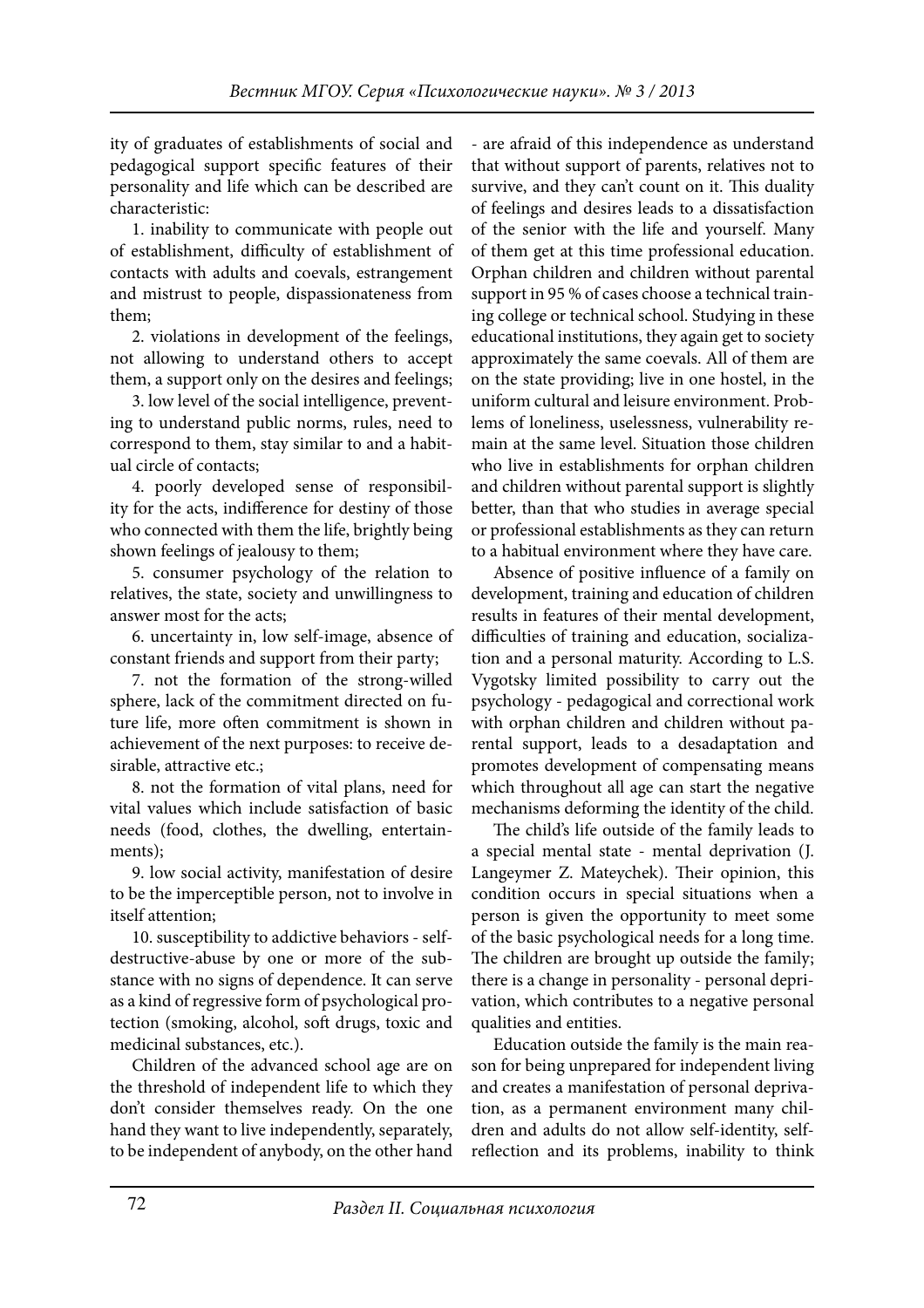about their future life. The child does not know how he will live alone where to find friends, how spending leisure.

Limitation of communication with adults (only the staff of institution), leads to that children can't come into contacts to other adults, find the common between requirements of other significant adults both the desires and possibilities. Contacts with adults are superficial, a little emotional that results in absence of requirement to find close relations with adults, to trust them, to see respect for from their party.

The problem of choice of profession costs most sharply at the advanced school age. All children dream of good work. Ideas of good work at them special as they represent it as idleness, but receiving thus big money. As throughout education in public institutions children practically had no pocket money, naturally any sums which by it call as a salary, for them are huge. Children don't represent cost of the things necessary for accommodation. A subsistence minimum for them concept nonexistent as they got used to a good food, purchase of all necessary things, the equipment etc. Being in public institutions for orphan children, graduate don't represent cost of real life, ability of all ordinary people to save money to buy only necessary, instead of that would be desirable for them.

Insufficient the psychology - pedagogical activities for formation of related feelings in establishments for orphan children lead to that after an exit from orphanage, graduates try to find relatives, native, to return to the family. It seems to them that their parents, relatives will fall in love with them at once, to them will be glad and everything will be good. But in life they observe other picture. Parents don't accept them, don't want, that they lived with them. Relatives rejoice to return of children from orphanage only in the beginning. The relations with relatives and relatives don't develop, children again remain alone. Without having experience of life in a family, they don't represent that such the family relation therefore it seems to them that at them everything will be good. Any person who regretted them, warmed, it seems to them the fantastic hero and there is a hope that everything

will be good. Children a little that can independently undertake, as they don't know, how it to do. Children can't live when receive separate housing; more often they leave to live to friends or girlfriends. Quite often such friends or girlfriends live in dysfunctional families therefore children unite, spend together time, walk etc.

Professional experience with children and adolescents in institutions shows that quite often the pupils come crises that result in disruptions of behavior, fights, aggression, escape, rude treatment to adults and peers, etc. In order to determine exactly what the child is in crisis, it is necessary to find out what causes it. Specialists confirm that for one child is crisis, it remains completely unnoticed by others. To work with children and adolescents need to know which situations are harmful and contribute to the manifestation of the crisis.

For work with children in crisis conditions experts should know everything about types of crises in a family, understand an essence of it, and also the nobility as the behavior of the person in a crisis situation changes. The experts working on assistance to the child in a crisis situation, should know very well, first, theoretical bases of crisis. In work with a crisis situation it is necessary to lean on a system approach. The system explains that at intervention from outside in a crisis situation it is necessary to consider it in all its aspects. Quite often, in a crisis situation there is a situation when all are concentrated to someone's fault. If accused there is a child, experts should look at it from a position of that the child is a part of big system, for example, families. The family is also included in system of relationship with relatives, neighbors, colleagues, friends, and those are included in turn into community. All these parts of system in different degree cooperate among themselves and this interaction brings a significant contribution in the events leading to crisis. Therefore often separate parts of system influence others and bear changes in all system.

The second that it is necessary to know to experts, it is the crisis nature. Any crisis has certain borders: beginning, middle and end. The beginning of crisis is accompanied by lifting of nega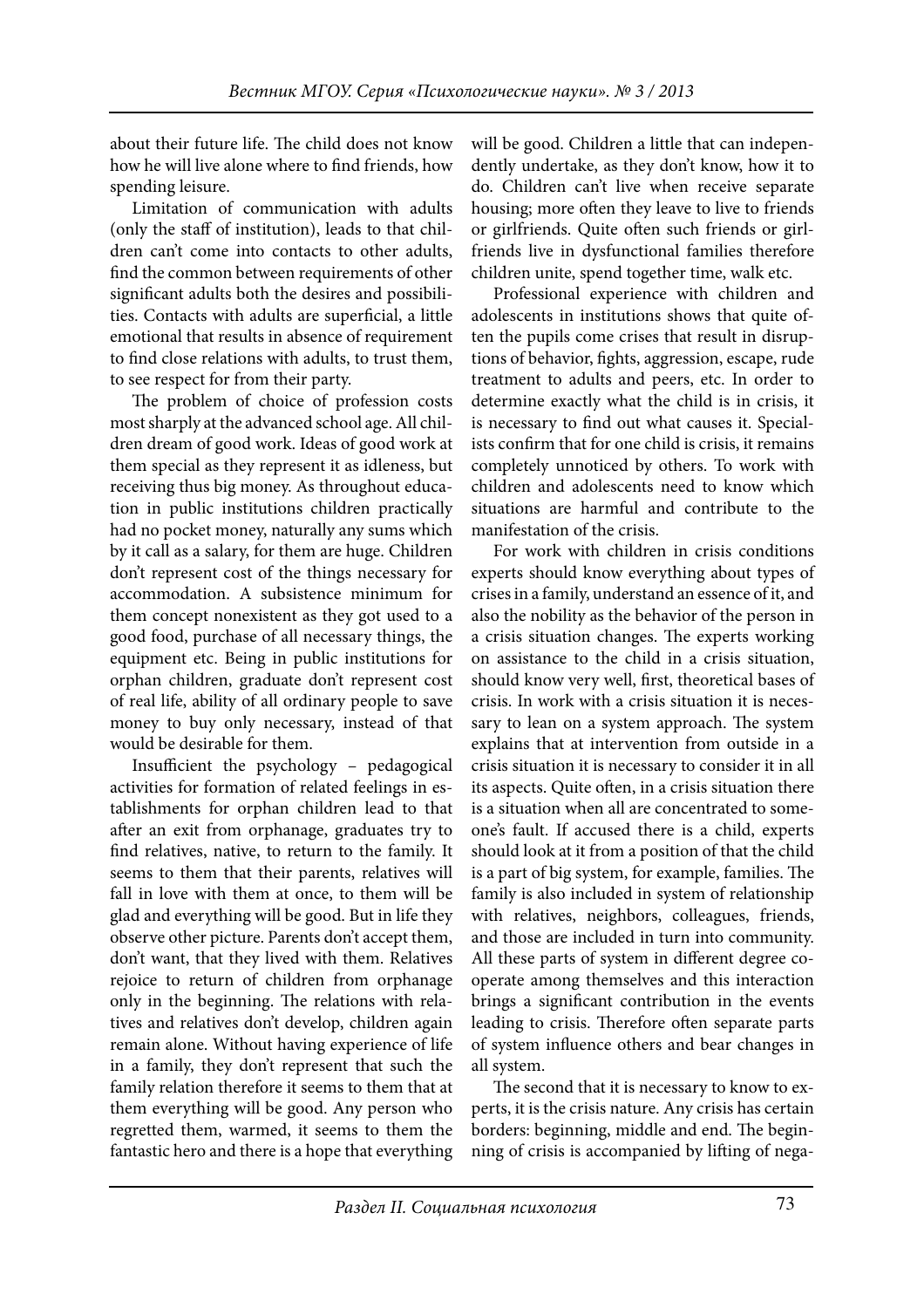tive emotions which have splash or emission on people around. Negative emotions don't allow the child to react quietly on surrounding, and cause inadequate reaction that leads to quarrels, fights, aggressive behavior etc. more often. The middle of crisis is characterized by unsuccessfulness of the person to find the mechanism of overcoming of crisis. It is shown that inefficient mechanisms of recovery from the crisis strengthen negative reactions, a rage, anger etc. The finishing stage of crisis is characterized by that the person either solves a problem, or finds a way to reduce its influence.

Thirdly, during crisis situations of people with bigger ease accepts the help as it is least protected and needs the help for tranquility restoration.

Fourthly – crisis comprises possibility of further growth and can become possibility for the adaptation at which old ways of behavior, habits will be destroyed, and to their place can come new, more effective.

The fifth – to know ways of relief action at different stages of crisis. At the first stage to study the event which led to crisis, to specify the influence rendered on the person, to divide problems on the importance and to solve, what is the most significant. For the middle of crisis it is important to allocate its components (loss of, concern, an event test etc.), to study strategy which are used by the child, to create the plan, which help to overcome some problems For example, a child has a lot of problems in school - behavior, learning, delays, etc. You can negotiate with the teacher, the child gradually corrected estimates, practicing them in different ways (written report, made a map, etc.), and the teachers will not reduce the assessment if the child is not able solve the task etc. And the crisis is to discuss with the child what the problem was solved, and to show that the crisis is overcome in solving a certain problem, rather than all at once.

The most complex problem is the stressful model of crisis. It is necessary to represent accurately all stages of crisis in work with children in the conditions of carrying out rehabilitation work. Feature of crisis is that its beginning occurs without presence of adults. For example, incident which changes behavior of the child. At

school fought, came in orphanage and can't calm down, inadequately reacts on people around, can start fight. The behavior of the child in the beginning changes, separate forms, for example, the concern, separate manifestations of the aggression, some pugnacity etc. can precede it.

This stage of crisis is alarm, the child as though a show to people around that it has something not so; something prevents it to be quiet, disciplined. Deviations of behavior are shown even more often, there is an increase of negative behavior, the child loses control over itself and it negatively influences other children surrounding the child. At this stage there is an escalation or strengthening of negative tendencies in behavior. Control loss over itself leads to that the child can't adequately react, he starts to behave defiantly, connects to the behavior and problems children, adults. Someone from adults surely in such situation takes control over behavior of the child as it can cause a damage to children and yourself. It comes to an end with that the adult supervises behavior of the child and he can agree with the adult that such behavior is inadmissible that it is bad. But for the child the most important to prove that it is bad and all round it don't represent, as it to influence. Thus the child cannot find an exit from a crisis situation, and on the contrary, enters in it, expands a network involved in it. Adults have a fear experience for life and safety of other children and the child leads to rigid control of his behavior, management of behavior of the child, but doesn't allow leaving a crisis situation.

The following stage shows an exit from a crisis situation. The adult can show to the child this exit, but the child can accept our way of an exit from a crisis situation, and can and not accept, and use the, inefficient way. In this situation crisis won't bring positive changes, and on the contrary, will fix an old way and an exit will be inefficient.

If the child accepts a way of an exit from the crisis situation, offered adults, in such situation the adult carries out a role of ambulance which always comes to the rescue in the solution of this problem. Concerning an exit from a crisis situation the child doesn't take out the new of anything for itself.